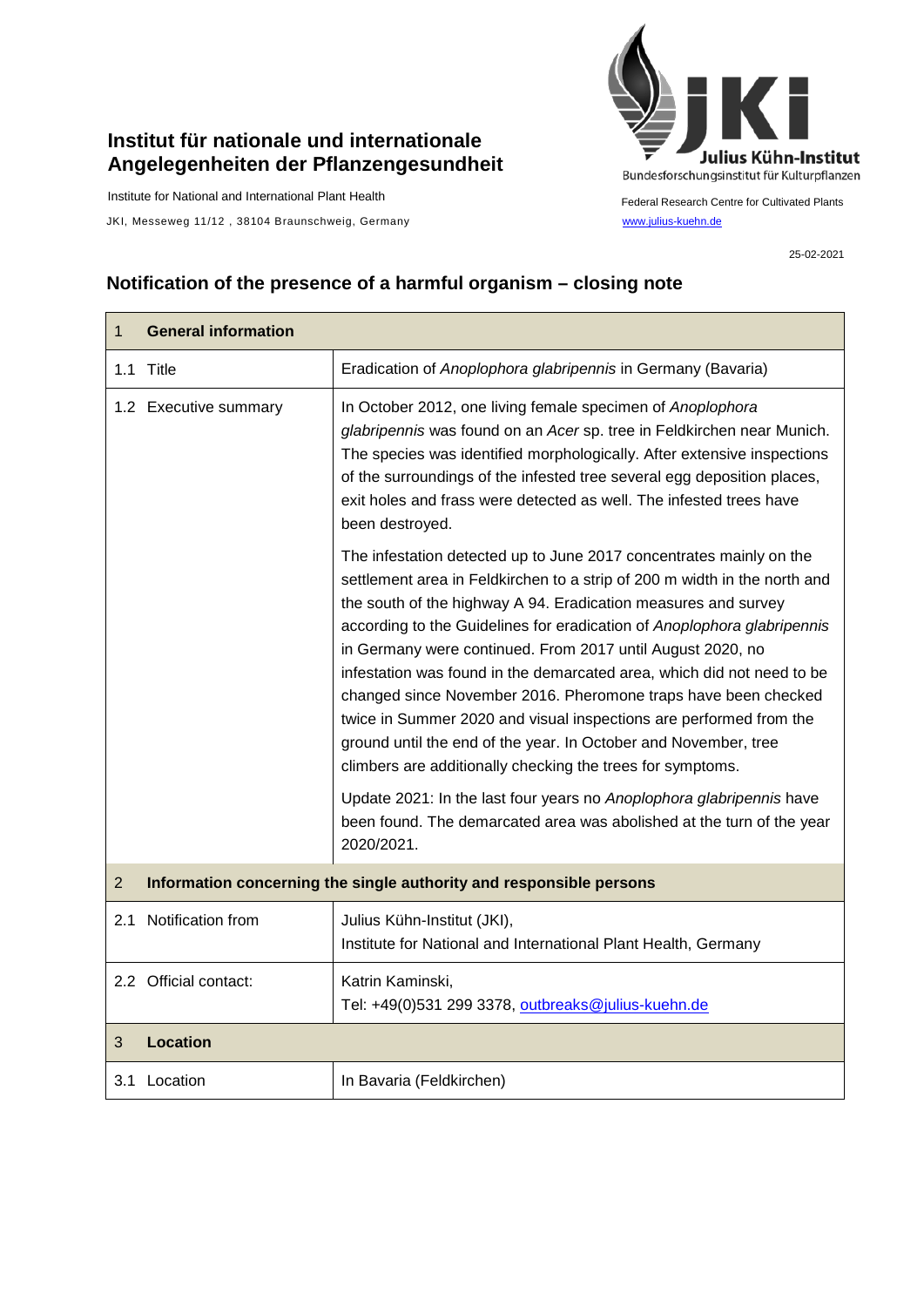| 4   | Reason of the notification and the pest status                                                                                              |                                                                                                                                                                                                                                                                                                                                                                                                                                                                                                   |
|-----|---------------------------------------------------------------------------------------------------------------------------------------------|---------------------------------------------------------------------------------------------------------------------------------------------------------------------------------------------------------------------------------------------------------------------------------------------------------------------------------------------------------------------------------------------------------------------------------------------------------------------------------------------------|
|     | 4.1 First finding in Germany<br>or in the area                                                                                              | Confirmed appearance of the harmful organism in part of the territory of<br>Germany, in which its presence was previously unknown.                                                                                                                                                                                                                                                                                                                                                                |
|     | 4.2 Pest status of the area<br>where the harmful<br>organism has been found<br>present, after the official<br>confirmation.                 | Absent: Pest found present but eradicated                                                                                                                                                                                                                                                                                                                                                                                                                                                         |
|     | 4.3 Pest status in Germany<br>before the official<br>confirmation of the<br>presence, or suspected<br>presence, of the harmful<br>organism. | Transient: actionable, under eradication                                                                                                                                                                                                                                                                                                                                                                                                                                                          |
|     | 4.4 Pest status in Germany<br>after the official<br>confirmation of the<br>presence of the harmful<br>organism.                             | Transient: actionable, under eradication                                                                                                                                                                                                                                                                                                                                                                                                                                                          |
| 5   | Finding, sampling, testing and confirmation of the harmful organism                                                                         |                                                                                                                                                                                                                                                                                                                                                                                                                                                                                                   |
| 5.1 | How the presence or<br>appearance of the<br>harmful organism was<br>found.                                                                  | Information submitted by a private person.                                                                                                                                                                                                                                                                                                                                                                                                                                                        |
|     | 5.2 Date of finding:                                                                                                                        | 07-10-2012                                                                                                                                                                                                                                                                                                                                                                                                                                                                                        |
| 5.3 | Sampling for laboratory<br>analysis.                                                                                                        | Date of sampling: 08-10-2012<br>The visual diagnosis of a female ALB was done by the LfL after having<br>received a beetle suspicious to be ALB. It was caught and killed and<br>then sent to the LfL by an inhabitant. LfL found the infested tree in<br>Feldkirchen. The symptoms were several oviposition places, boreholes<br>and gnawing shaving. The tree was felled and a sample was taken.<br>One adult ALB was detected. Larvae were taken from further trees and<br>examined by the LTZ |
|     | 5.4 Name and address of the<br>Laboratory                                                                                                   | Bayerische Landesanstalt für Landwirtschaft (LfL) -Institut für<br>Pflanzenschutz<br>Lange Point 10<br>85354 Freising<br>Germany                                                                                                                                                                                                                                                                                                                                                                  |
| 5.5 | Diagnostic method                                                                                                                           | Other, morphological and PCR                                                                                                                                                                                                                                                                                                                                                                                                                                                                      |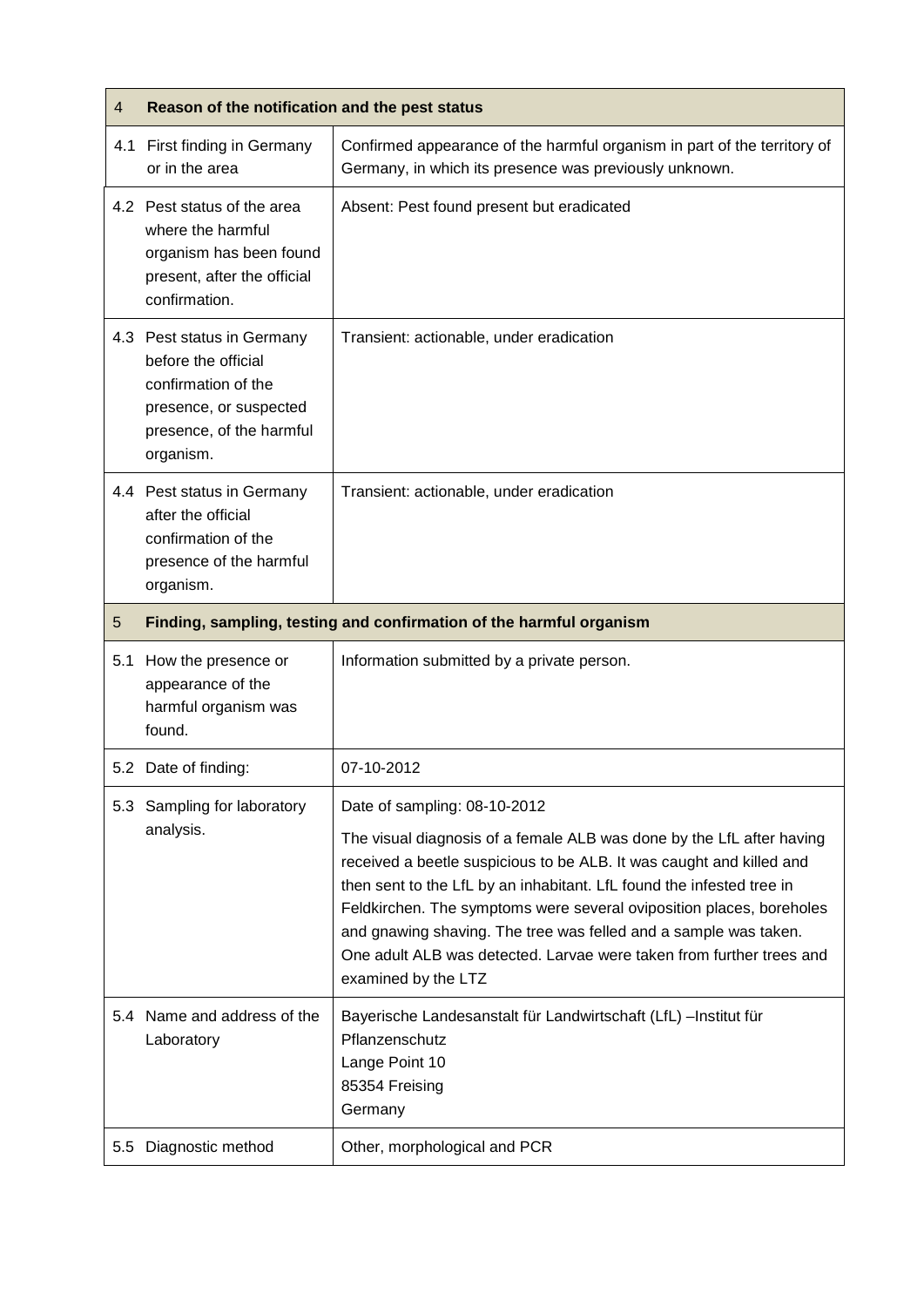|                | 5.6 Date of official<br>confirmation of the<br>harmful organism's<br>identity. | 08-10-2012                                                                                                                                                                                                                                                                                                                                                                                                                                                                                         |  |
|----------------|--------------------------------------------------------------------------------|----------------------------------------------------------------------------------------------------------------------------------------------------------------------------------------------------------------------------------------------------------------------------------------------------------------------------------------------------------------------------------------------------------------------------------------------------------------------------------------------------|--|
| 6              |                                                                                | Infested area, and the severity and source of the outbreak in that area                                                                                                                                                                                                                                                                                                                                                                                                                            |  |
| 6.1            | Size and delimitation of<br>the infested area.                                 | Legende<br>Abgegrenztes Gebi<br>Befallszone<br>Waldflächen<br>500<br>٥<br>1.00<br>Feldkirche<br>Plan des abgegrenzten Gebietes (Quarantänezone), bestehend aus einer Pufferzone und einer Befallszone, festgesetzt mit der Allgemeinverfügung<br>der Bayerischen Landesanstalt für Landwirtschaft über Maßnahmen zur Bekämpfung des Asiatischen Laubholzbockkäfers vom 25.11.2016<br>Geobasisdaten: @ Bayerische Vermessungsverwaltung<br>Inerstellung: Bayerische Landesanstalt für Landwirtschaf |  |
|                | 6.2 Characteristics of the<br>infested area and its<br>vicinity.               | unknown                                                                                                                                                                                                                                                                                                                                                                                                                                                                                            |  |
|                | 6.3 Infested plant(s), plant<br>product(s) and other<br>object(s).             | Acer                                                                                                                                                                                                                                                                                                                                                                                                                                                                                               |  |
|                | 6.4 Severity of the outbreak.                                                  | The infestation in Feldkirchen was spread over several years without<br>being noticed.                                                                                                                                                                                                                                                                                                                                                                                                             |  |
|                | 6.5 Source of the outbreak                                                     | unknown                                                                                                                                                                                                                                                                                                                                                                                                                                                                                            |  |
| $\overline{7}$ | <b>Official phytosanitary measures</b>                                         |                                                                                                                                                                                                                                                                                                                                                                                                                                                                                                    |  |
| 7.1            | Adoption of official<br>phytosanitary measures.                                | Official phytosanitary measures have been taken. Those measures are<br>taken inside the demarcated area. The infested trees have been felled<br>and destroyed. A demarcated area has been established.                                                                                                                                                                                                                                                                                             |  |
|                | 7.2 Date of adoption of the<br>official phytosanitary<br>measures.             | 11-10-2012                                                                                                                                                                                                                                                                                                                                                                                                                                                                                         |  |
|                | 7.3 Objective of the official<br>phytosanitary measures.                       | Eradication                                                                                                                                                                                                                                                                                                                                                                                                                                                                                        |  |